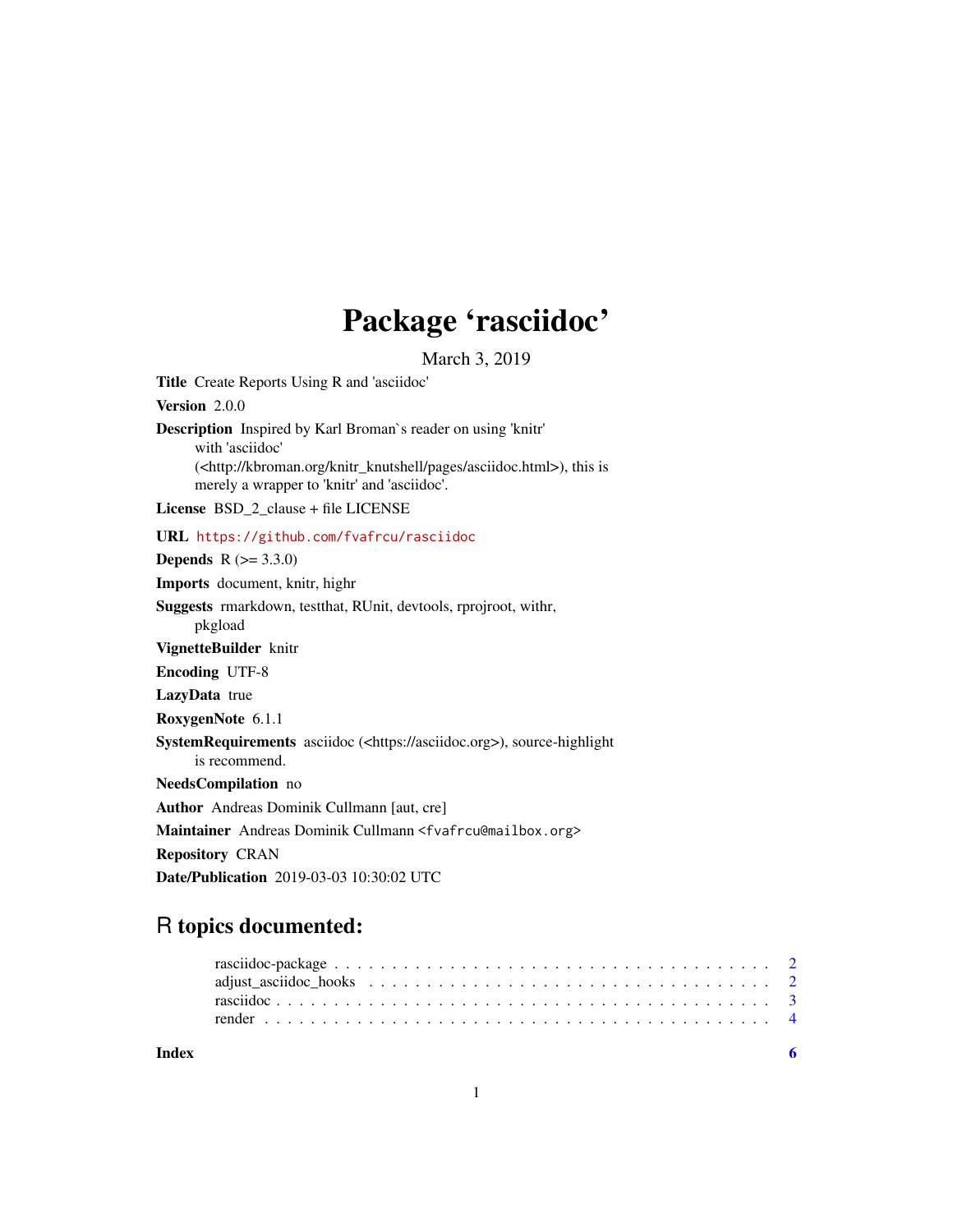<span id="page-1-0"></span>rasciidoc-package *Create Reports Using R and* asciidoc

#### Description

Inspired by Karl Broman's reader on using knitr with asciidoc ([http://kbroman.org/knitr\\_](http://kbroman.org/knitr_knutshell/pages/asciidoc.html) [knutshell/pages/asciidoc.html](http://kbroman.org/knitr_knutshell/pages/asciidoc.html)), this is merely a wrapper to **knitr** and asciidoc.

#### Details

```
You will find the details in
vignette("An_Introduction_to_rasciidoc", package = "rasciidoc").
```
#### Warning

Due to the CRAN policy of not writing "anywhere else on the file system apart from the R session's temporary directory", we work on a temporary copy of file\_name. Thus all internal sourcing and internal links will be broken and any output is written to tempdir(). Set the option "write\_to\_disk" to TRUE (using

options(write\_to\_disk = TRUE)

to bypass this. You may want to include the above line into your ~/.Rprofile.

adjust\_asciidoc\_hooks *Adjust* knitr*'s Hooks for* asciidoc

#### Description

By default, knitr renders messages, warnings and errors to [NOTE|WARNING|ERROR]-blocks in asciidoc, which is ... not my choice. To restore knitr's behaviour, set hooks or replacement to [NULL](#page-0-0).

#### Usage

```
adjust_asciidoc_hooks(hooks = c("message", "error", "warning"),
  replacement = "source")
```
#### Arguments

| hooks       | Character vector naming the output hooks to be replaced by the replacement's<br>hooks. |  |  |  |  |  |  |  |
|-------------|----------------------------------------------------------------------------------------|--|--|--|--|--|--|--|
|             |                                                                                        |  |  |  |  |  |  |  |
| replacement | The hook with which to replace the hooks given by hooks.                               |  |  |  |  |  |  |  |

#### Details

This is a modified version of knitr:: render\_asciidoc of knitr version 1.18.7.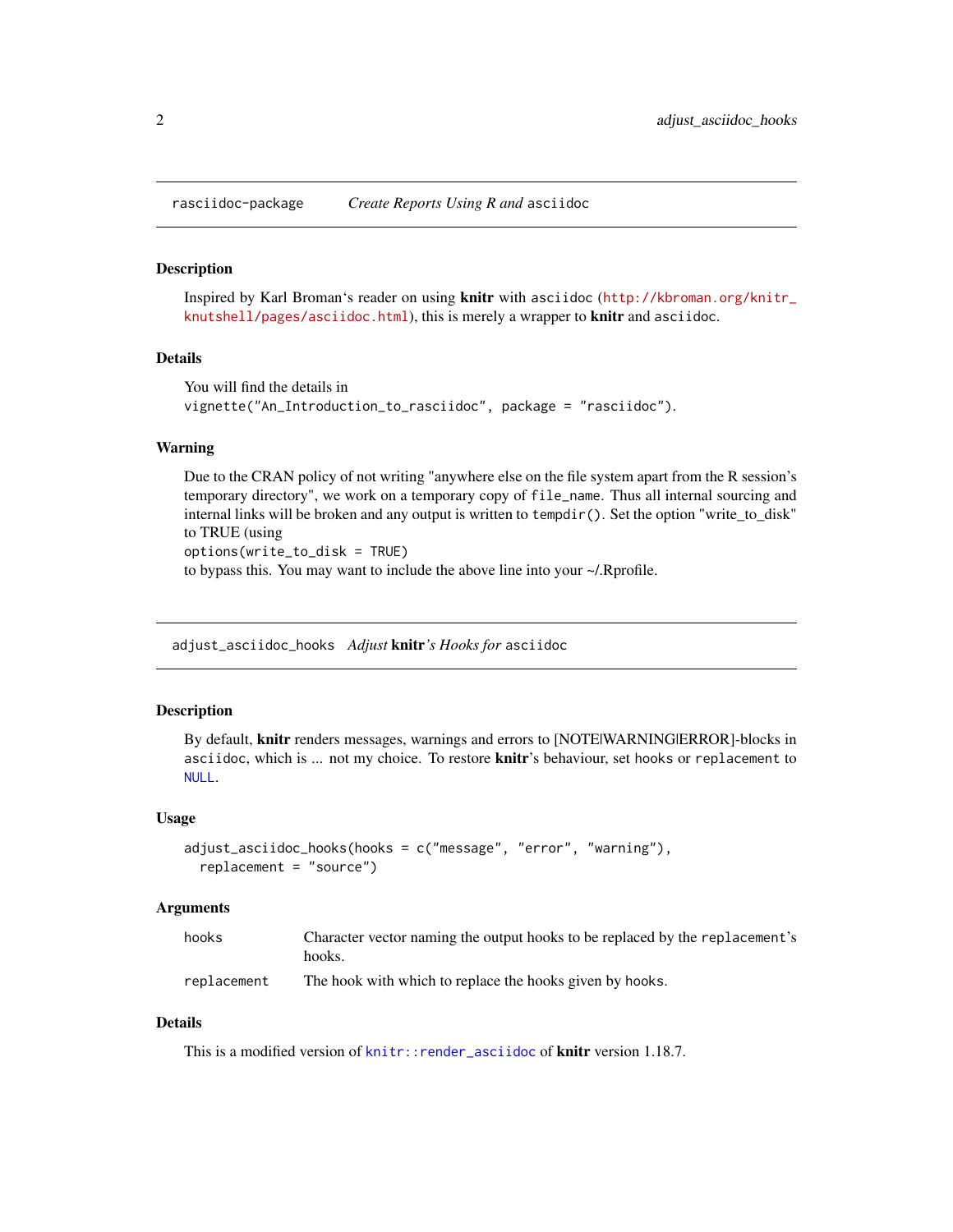#### <span id="page-2-0"></span>rasciidoc<sup>3</sup> and 3 and 3 and 3 and 3 and 3 and 3 and 3 and 3 and 3 and 3 and 3 and 3 and 3 and 3 and 3 and 3 and 3 and 3 and 3 and 3 and 3 and 3 and 3 and 3 and 3 and 3 and 3 and 3 and 3 and 3 and 3 and 3 and 3 and 3 and 3

#### Value

The return value of [knitr::knit\\_hooks\\$set](#page-0-0), [invisibly](#page-0-0) [NULL](#page-0-0), currently.

<span id="page-2-1"></span>rasciidoc *Render an* asciidoc *File*

#### Description

This is the basic interface to asciidoc. Not more than a call to [system2](#page-0-0) and checks on asciidoc and source-highlight. You should usually not call it directly, see [render](#page-3-1) for a wrapper.

#### Usage

rasciidoc(file\_name, ...)

#### Arguments

| file name | The file to run asciidoc on.               |
|-----------|--------------------------------------------|
| $\cdots$  | arguments passed to ascitudo cvia system2. |

#### Value

[Invisibly](#page-0-0) asciidoc return value.

#### Warning

Due to the CRAN policy of not writing "anywhere else on the file system apart from the R session's temporary directory", we work on a temporary copy of file\_name. Thus all internal sourcing and internal links will be broken and any output is written to tempdir(). Set the option "write\_to\_disk" to TRUE (using

options(write\_to\_disk = TRUE)

to bypass this. You may want to include the above line into your ~/.Rprofile.

#### Examples

```
wd <- file.path(tempdir(), "rasciidoc")
dir.create(wd)
file <- system.file("files", "minimal", "knit.asciidoc",
                     package = "rasciidoc")
file.copy(file, wd)
rasciidoc::rasciidoc(file.path(wd, basename(file)), "-b docbook")
if (isTRUE(getOption("write_to_disk"))) {
    dir(wd, full.names = TRUE)
} else {
    dir(tempdir(), full.names = TRUE)
}
unlink(wd, recursive = TRUE)
```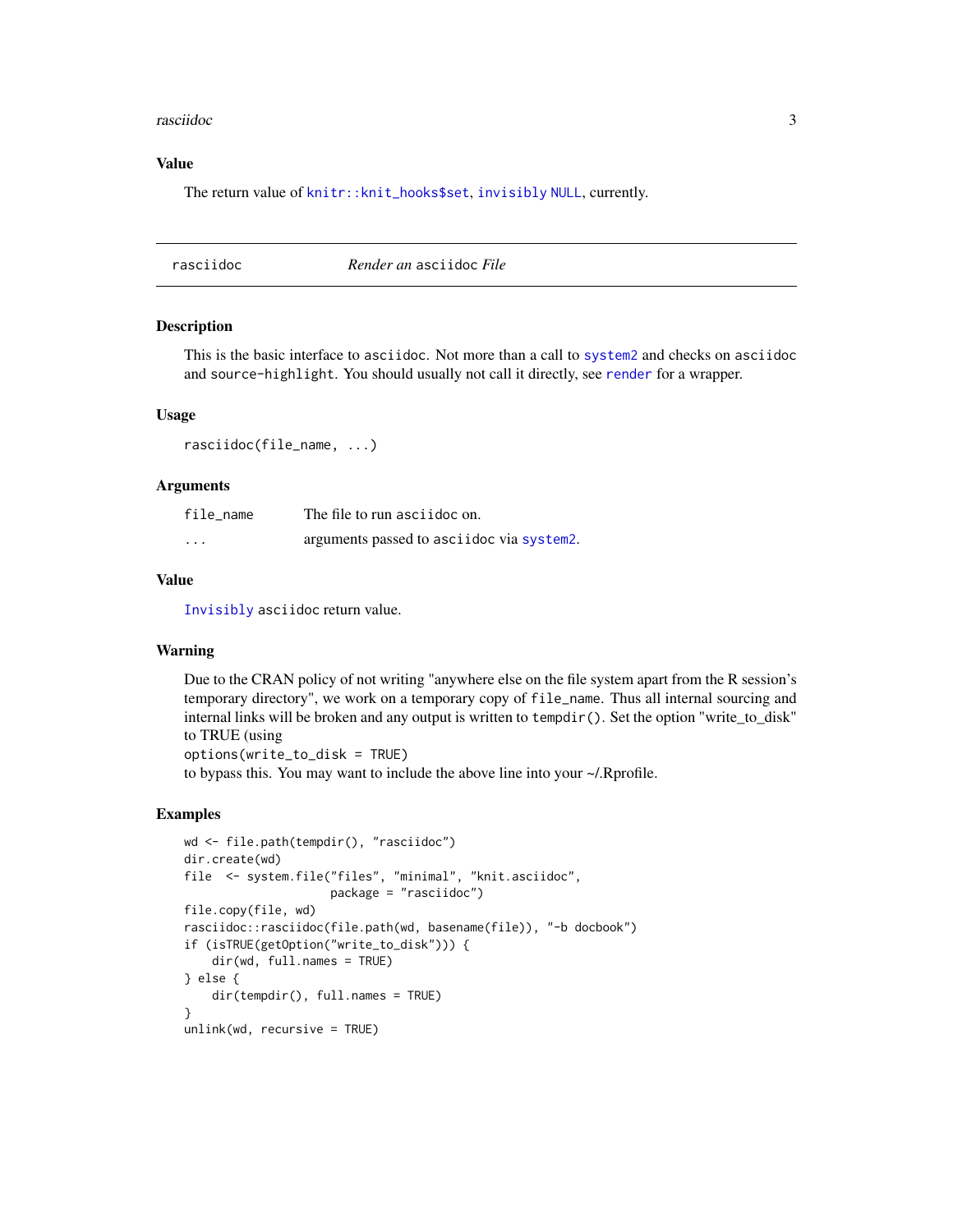<span id="page-3-1"></span><span id="page-3-0"></span>

#### Description

Spin or Knit (if required) and render an 'Rasciidoc' file.

#### Usage

```
render(file_name, knit = NA, envir = parent.frame(),
 hooks = c("message", "error", "warning"), replacement = "source",
 asciidoc_args = NULL, what = c("auto", "all", "no_slides", "slides"),
 clean = FALSE)
```
#### Arguments

| file_name     | The file to render.                                                                                                                                                                                                                                                                                                  |
|---------------|----------------------------------------------------------------------------------------------------------------------------------------------------------------------------------------------------------------------------------------------------------------------------------------------------------------------|
| knit          | Knit the file first using knitr:: knit? If set to NA, knitting is based on the file's<br>contents or name. Set to TRUE to force knitting or to FALSE (anything apart from<br>TRUE or NA, really), to disable knitting.                                                                                               |
| envir         | The frame in which to render.                                                                                                                                                                                                                                                                                        |
| hooks         | Character vector naming the output hooks to be replaced by the replacement's<br>hooks.                                                                                                                                                                                                                               |
| replacement   | The hook with which to replace the hooks given by hooks.                                                                                                                                                                                                                                                             |
| asciidoc_args | arguments passed to asciidoc via system2.                                                                                                                                                                                                                                                                            |
| what          | What is to be rendered? "all" renders everything, "no_slides" renders parts<br>that are not meant for slides, "slides" renders parts that are meant for slides,<br>the defaults looks for any in- or exclusion tagging and renders parts that are not<br>meant for slides if found any, and everything else. renders |
| clean         | Remove temporary file(s)?                                                                                                                                                                                                                                                                                            |

#### Value

The return value of [rasciidoc](#page-2-1).

#### Warning

Due to the CRAN policy of not writing "anywhere else on the file system apart from the R session's temporary directory", we work on a temporary copy of file\_name. Thus all internal sourcing and internal links will be broken and any output is written to tempdir(). Set the option "write\_to\_disk" to TRUE (using

options(write\_to\_disk = TRUE)

to bypass this. You may want to include the above line into your ~/.Rprofile.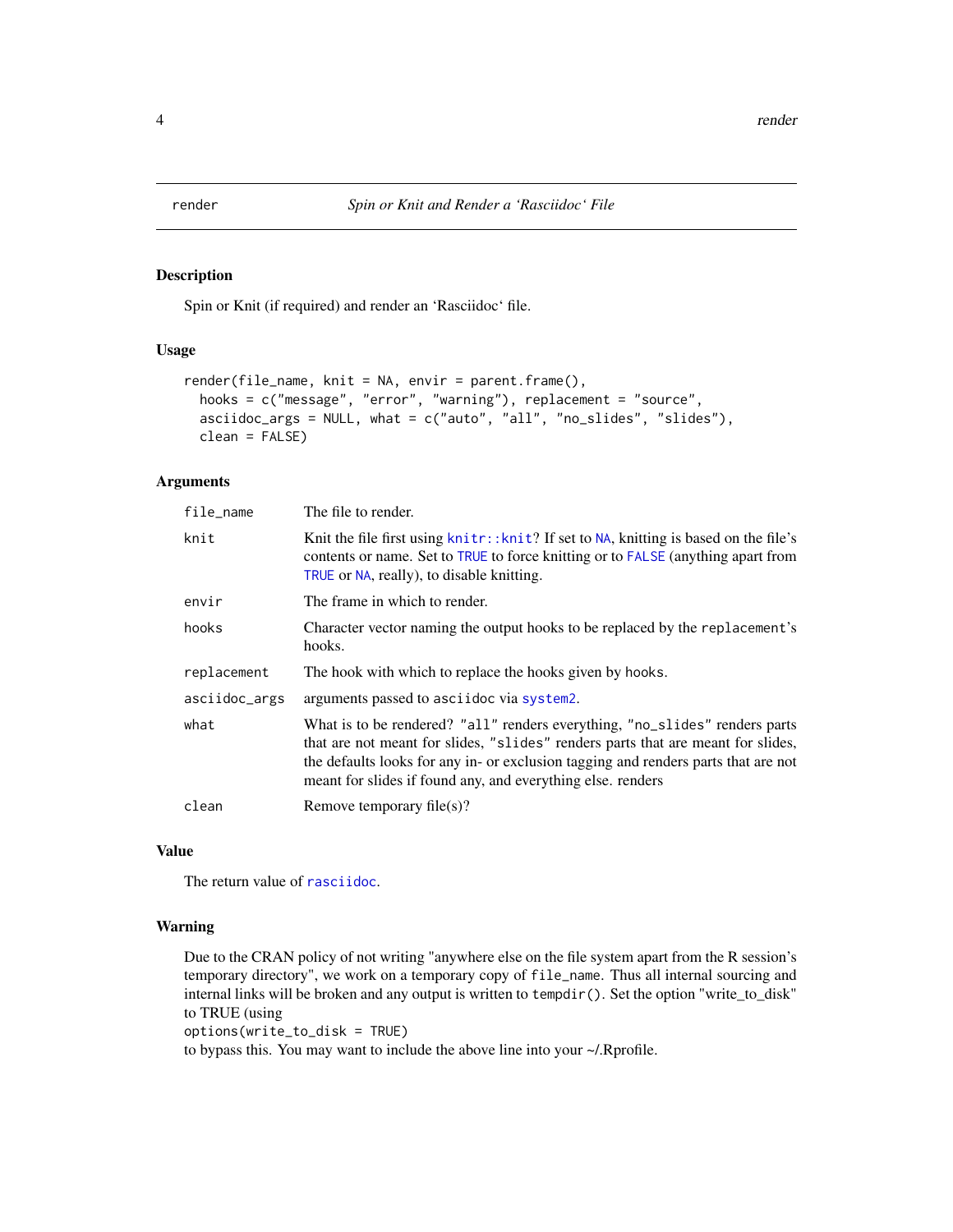#### render the state of the state of the state of the state of the state of the state of the state of the state of the state of the state of the state of the state of the state of the state of the state of the state of the sta

#### Examples

```
wd <- file.path(tempdir(), "rasciidoc")
dir.create(wd)
file <- system.file("files", "minimal", "knit.Rasciidoc",
                    package = "rasciidoc")
file.copy(file, wd)
rasciidoc::render(file.path(wd, basename(file)), asciidoc_args = "-b slidy")
if (isTRUE(getOption("write_to_disk"))) {
    dir(wd, full.names = TRUE)
} else {
    dir(tempdir(), full.names = TRUE)
}
unlink(wd, recursive = TRUE)
```